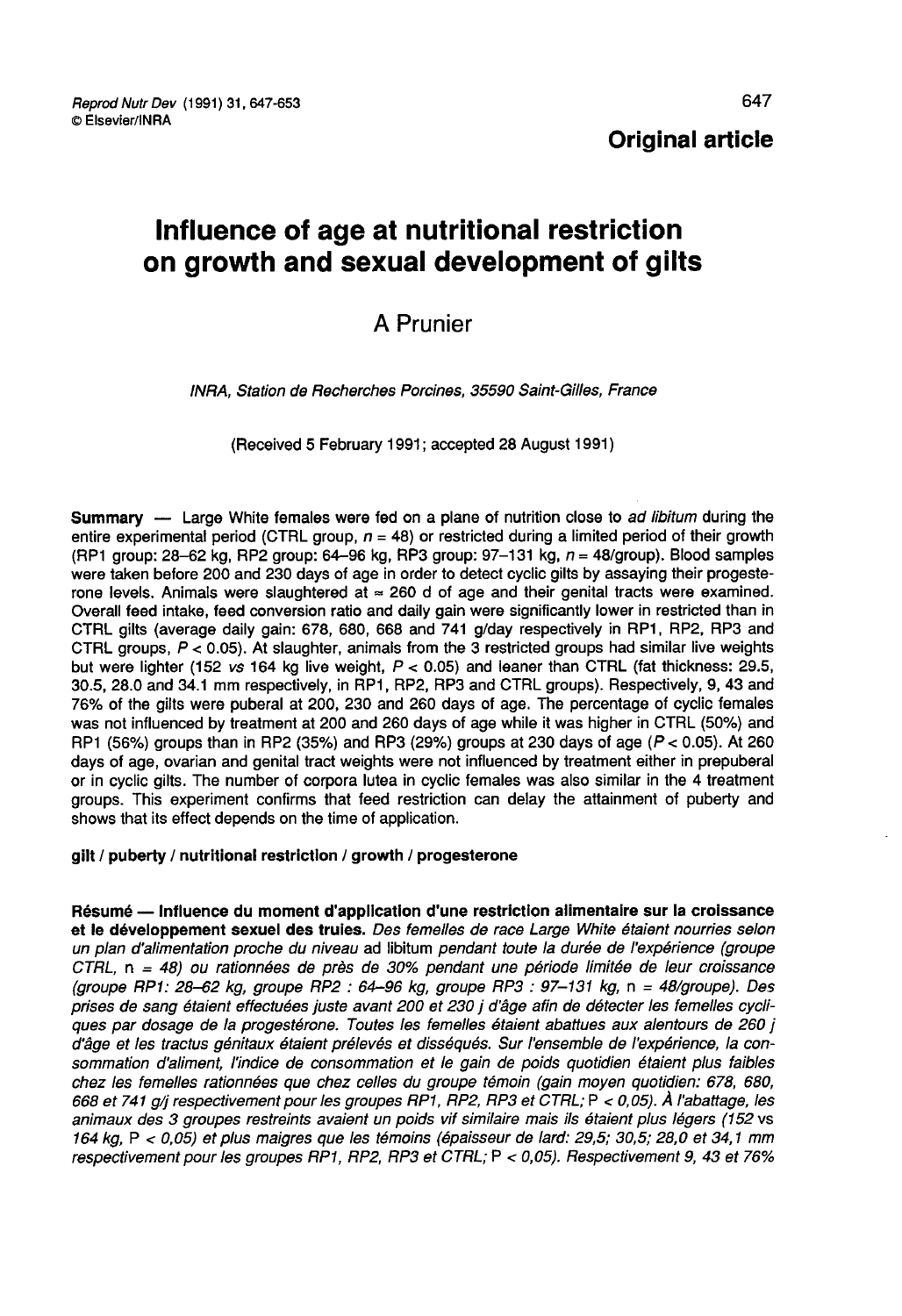des femelles étaient pubères à 200, 230 et 260 j d'âge. Ce pourcentage de truies cycliques était indépendant du traitement à 200 et 260 j d'âge alors qu'à 230 j, il était plus élevé dans les groupes CTRL (50°/) et RP1 (56%) que dans les groupes RP2 (35%) et RP3 (29%), (P < 0,05). À 260 j d'âge, le poids des ovaires et du tractus génital était indépendant du traitement chez les femelles prépubères et cycliques. Le nombre de corps jaunes des femelles cycliques était également indépendant du traitement. Cette expérience confirme qu'une restriction alimentaire peut induire un retard de puberté et montre que l'effet produit dépend du moment auquel elle intervient.

truie / puberté / rationnement alimentaire / croissance / progestérone

#### **INTRODUCTION**

Nutrition during the rearing period and the consequent alterations of the live weight and body composition may influence the sexual development of the gilt (Etienne et al, 1983; Den Hartog and Noordewier, 1984; Kirkwood and Aherne, 1985; Prunier et al, 1987). However, it is not clear whether the influence of feed restriction is a direct effect on the attainment of puberty or is mediated by its effects on live weight and/or body composition. On the one hand, most experiments with moderate feed restriction show alterations in live weight and body composition without concomitant modification of age at puberty (Aherne et al, 1976; Etienne et al, 1983; Den Hartog and Noordewier, 1984). On the other, some authors have shown negative relationships between average daily gain or backfat thickness before puberty and age at puberty (Den Hartog and Noordewier, 1984; King, 1989). Since sexual maturation of the gilt occurs in 4 phases (Camous et al, 1985): a perinatal phase, an infancy period (2nd month of age), a phase of initiation of sexual development (3rd to 5th months of age) and a waiting period (6th month of age to puberty), undernutrition during one or many of these periods may have specific effects. This point has been poorly investigated. Piglets whose milk intake was reduced during the

first 8 weeks of life are slightly lighter at 140 days of age than non-restricted piglets (5.4 kg live weight difference) but reach puberty at the same age (Nelson and Robison, 1976) while undernutrition between 28 and 61 kg live weight delays age at first oestrus (Etienne et al, 1983). The aim of the present study was to determine if undernutrition during one of the periods of sexual development has specific effects on the attainment of puberty.

# MATERIALS AND METHODS

# Animals

Sixty-four Large White gilts from 20 groups of 3 or 4 littermates were allocated to 4 treatment groups on a within-litter basis. Three replicates of this design were carried out with females born in November and December 1986, June 1987 and February 1988. Age and live weight at allotment were respectively 77  $\pm$  5 days and 28  $\pm$  3 kg (mean  $\pm$  SD).

All the animals received the same diet containing 12.9 MJ of digestible energy per kg, 17.3% of protein and 0.83% of lysine. Up to slaughter, the control females (CTRL) were fed according to a scale close to ad libitum and ranging between 1.1 kg/day at 20 to 25 kg live weight and 3.2 kg/day from 105 kg of live weight until slaughter. Restricted gilts received the same diet as the CTRL females until they were offered 70% of the CTRL diet during a limited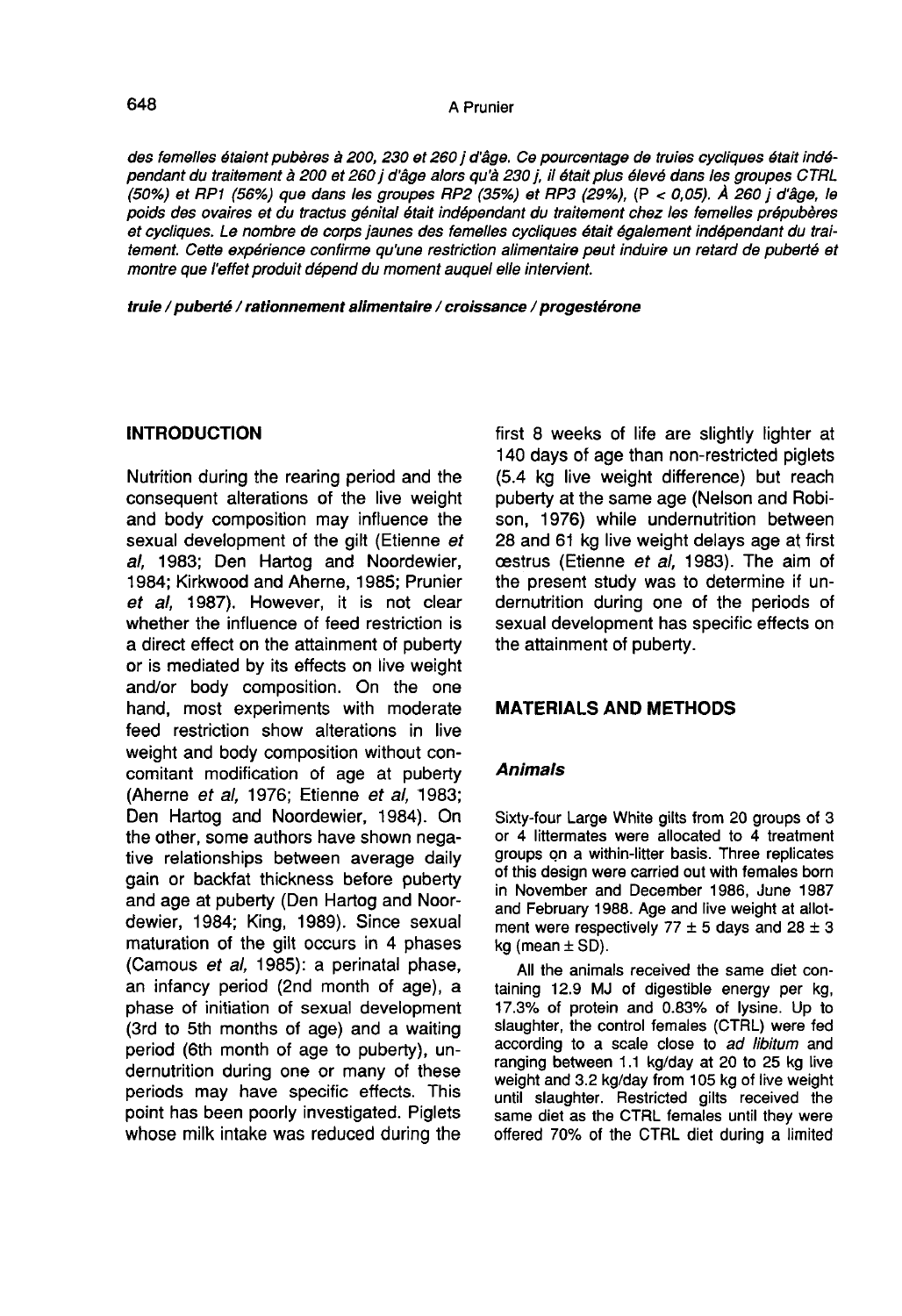period occurring between 28 and 62 kg live weight (period P1) for the RP1 group, 64 and 96 kg (period P2) for the RP2 group and, 97 and 131 kg (period P3) for the RP3 group. For the RP2 and RP3 groups, food supply was progressively reduced on 5 days. After the period of restriction, restricted gilts were pair-fed with the CTRL ones. Moments of feed restriction were based on live weight in order to be sure that restricted animals would attain the same live weight at the end of the last period of restriction. All the females were weighed at weekly intervals and on the day of slaughter. They were housed in groups of 4 under natural daylight. Feed refusals were collected daily, pooled and measured weekly and feed intake was then calculated at weekly intervals.

Two blood samples were collected by venipuncture at a 9-13 day interval before 200 days of age and 2 others before 230 days. Plasma progesterone was assayed on these samples according to the method described by Terqui and Thimonier (1974). When at least 1 of the 2 samples collected before 200 days of age contained > 2 ng progesterone/ml, the female was considered cyclic and prepuberal otherwise. The same method was applied at 230 days of age.

Females of the same litter were slaughtered the same day at 261  $\pm$  2 days of age. The genital tracts were removed and trimmed of their lig aments. The weights of the ovaries and of the genital tract (uterine horns plus cervix plus vagina) were recorded. Ovaries were dissected, the presence of corpora lutea was depicted and their number was determined.

Backfat thickness was measured at slaughter<br>in 3 sites (on the mid line at the level of the gluteus medius muscle, 8 cm laterally at the level of the 3rd-4th lumbar vertebrae and 6 cm laterally at the level of the 3rd-4th ribs) with a Fat-O-Meat'er device as described by Desmoulin et al (1984). The mean of the 3 sites was calculated for statistical analysis.

#### Statistical analysis

Since animals were penned in groups, means of feed intake and feed conversion ratio were calculated for each pen and submitted to statistical analysis. The effects of the treatments on the percentage of cyclic females at 200, 230 and 260 days of age were assessed with the  $\chi^2$  test. The other data were analyzed by analysis of variance using the GLM procedure of the Statistical Analysis Systems Institute (1985). The model for growth performance included replicate and treatment as main effects, the litter within repli cate effect and the interaction between replicate and treatment. Characteristics of the genital tracts were analyzed separately for prepuberal and cyclic gilts. The model included replicate, treatment and the interaction between these effects.

#### RESULTS

#### Feed intake and growth performance

Age of the females at the end of each period of feed restriction is given in table I. Live weight at slaughter was similar in the 3 restricted groups but significantly lower than in the CTRL group.

During the period of restriction, feed intake compared to the CTRL group was reduced between 28.3 and 31.9% and average daily gain was decreased between 33.1-34.2% (table II). During this period, the ratio of feed conversion in the restricted group was non-significantly increased. Thereafter, growth rate and ratio of feed conversion were always improved in the restricted groups even though the difference with the CTRL group was seldom significant (table II). Feed restriction induced an overall significant decrease of 12.5 to 14.0% for feed intake ( $P < 0.05$ ), and 8.2 to 9.8% for growth rate  $(P < 0.05)$ . Ratio of feed conversion was improved between 3.7 and 6.3% in the 3 restricted groups but this effect was significant only in the RP1 and RP2 groups.

Finally, feed restriction resulted in lower backfat thickness at slaughter (table II). This effect was more pronounced in the group with the latest period of restriction.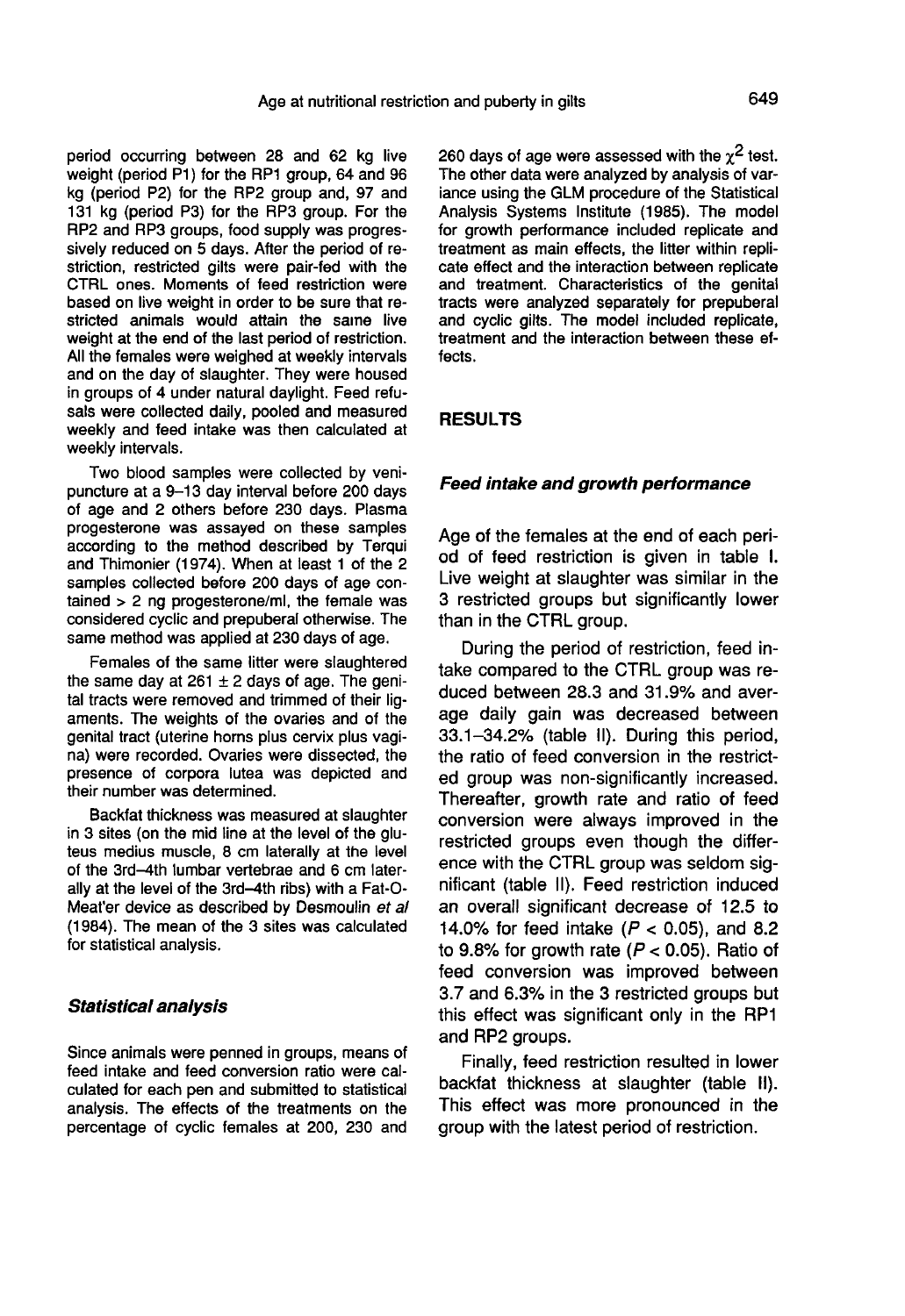#### Sexual development

Respectively, 9, 43 and 76% of the gilts were puberal at 200, 230 and 260 days of age. Treatment had no effect on the attainment of puberty at 200 and 260 days<br>of age while the percentage of cyclic gilts was significantly lower in the RP2 and RP3 groups than in the CTRL and RP1 groups at 230 days of age (fig 1).

Weights of the ovaries and of the genital tract were significantly lower in prepuberal (ovaries: 7.1  $\pm$  0.2 g, genital tract:  $268 \pm 20$  g, mean  $\pm$  standard error of the mean,  $n = 45$ ) than in cyclic gilts (ovaries: 13.6  $\pm$  0.4 g, genital tract: 757  $\pm$  15 g, n = 145,  $P < 0.01$ ). However, within prepuberal and cyclic groups of females they did not differ between treatments. Similarly, the number of corpora lutea (16.1  $\pm$  0.2) in cyclic females was not influenced by the feed restriction.

#### **DISCUSSION**

Undernutrition during a limited period of growth without the possibility of compensate for it thereafter induced an overall reduction of live weight and fat tissue devel-<br>opment at a fixed age and an opment at a fixed age and an improvement of feed efficiency. The effect on fat tissue was more pronounced when feed restriction occurred later in development while the effect on feed efficiency was higher when feed restriction occurred earlier. The influence of the time of restriction on fat tissue development was expected since the rate of fat deposition increases during growth (Metz et al, 1980; Den Hartog and Noordewier, 1984). The effect Table I. Influence of treatments on age at the end of the 3 periods of feed restriction and live weight at slaughter (mean  $\pm$  SEM).

|                                                                   | CTRL | RP <sub>1</sub> | Treatment<br>RP <sub>2</sub>                                    | RP3 |  |  |  |  |
|-------------------------------------------------------------------|------|-----------------|-----------------------------------------------------------------|-----|--|--|--|--|
| Age (days)                                                        |      |                 |                                                                 |     |  |  |  |  |
| End of P1 $125 \pm 1^a$                                           |      |                 | $149 \pm 1^b$ 127 $\pm$ 1 <sup>a</sup> 127 $\pm$ 1 <sup>a</sup> |     |  |  |  |  |
| End of P2 $168 \pm 1^a$ $187 \pm 1^b$ $186 \pm 1^b$ $168 \pm 1^a$ |      |                 |                                                                 |     |  |  |  |  |
| End of P3 $213 \pm 1^a$ $230 \pm 1^b$ $232 \pm 1^b$ $232 \pm 1^b$ |      |                 |                                                                 |     |  |  |  |  |
| Live weight (kg)                                                  |      |                 |                                                                 |     |  |  |  |  |
| Slaughter $164 \pm 2^a$ $153 \pm 2^b$ $153 \pm 2^b$ $151 \pm 2^b$ |      |                 |                                                                 |     |  |  |  |  |
|                                                                   |      |                 |                                                                 |     |  |  |  |  |

a,b Means with different superscripts in the same line differ significantly  $(P < 0.05)$ .



Fig 1. Effects of treatment on the attainment of puberty in gilts (COTRL, 2003) RP1, FRIP3 and RP4). At 230 days of age, percentages with different superscripts differ significantly  $(P <$  $0.05$ ).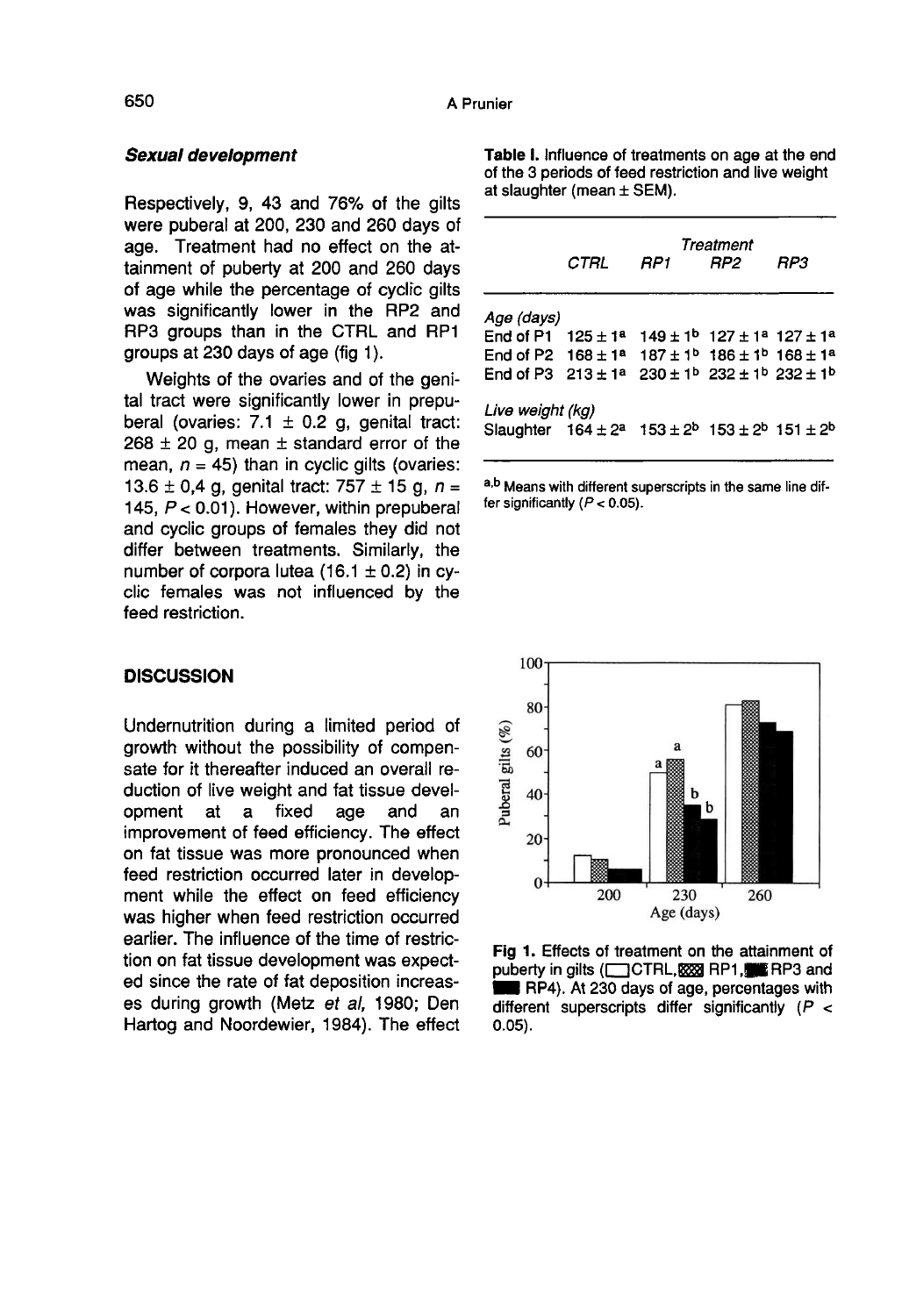| Treatment                                      | CTRL                          | RP1                          | RP2                           | RP3                    | <b>Overall statistical</b><br>significance |  |  |  |
|------------------------------------------------|-------------------------------|------------------------------|-------------------------------|------------------------|--------------------------------------------|--|--|--|
| Feed intake (kg/day)                           |                               |                              |                               |                        |                                            |  |  |  |
| During P1                                      | $2.01 \pm 0.05^a$             | $1.41 \pm 0.02^b$            | $2.05 \pm 0.05^a$             | $2.04 \pm 0.02^a$      | ***                                        |  |  |  |
| During P2                                      | $2.88 \pm 0.04^a$             | $2.82 \pm 0.01^a$            | $1.96 \pm 0.03^{\rm b}$       | $2.86 \pm 0.01^a$      |                                            |  |  |  |
| During P3                                      | $3.15 \pm 0.01$ <sup>ab</sup> | $3.17 \pm 0.01^a$            | $3.12 \pm 0.01^a$             | $2.26 \pm 0.01$ °      | $***$                                      |  |  |  |
| During P4                                      | $3.20 \pm 0.06$               | $3.20 \pm 0.12$              | $3.12 \pm 0.09$               | $3.18 \pm 0.15$        | <b>NS</b>                                  |  |  |  |
| Daily gain (kg/day)                            |                               |                              |                               |                        |                                            |  |  |  |
| During P1                                      | $717 \pm 12^a$                | $477 \pm 10^{b}$             | $724 \pm 15^a$                | $715 \pm 9^a$          | ***                                        |  |  |  |
| During P <sub>2</sub>                          | $836 \pm 15^{b}$              | $901 \pm 13^a$               | $550 \pm 13^{\circ}$          | $727 \pm 13^b$         | ***                                        |  |  |  |
| During P3                                      | $785 \pm 15^{\rm a}$          | $834 \pm 15^a$               | $808 \pm 14^a$                | $525 \pm 14^{b}$       | 1.17                                       |  |  |  |
| During P4                                      | $646 \pm 19$                  | $659 \pm 24$                 | $655 \pm 19$                  | $679 \pm 22$           | NS                                         |  |  |  |
| Feed conversion ratio (feed intake/daily gain) |                               |                              |                               |                        |                                            |  |  |  |
| During P1                                      | $2.81 \pm 0.03$               | $2.96 \pm 0.06$              | $2.84 \pm 0.06$               | $2.85 \pm 0.03$        | ΝS                                         |  |  |  |
| During P2                                      | $3.46 \pm 0.04^a$             | $3.13 \pm 0.04^b$            | $3.57 \pm 0.08^a$             | $3.46 \pm 0.05^a$      | ***                                        |  |  |  |
| During P3                                      | $4.05 \pm 0.03$ <sup>ab</sup> | $3.82 \pm 0.09^b$            | $3.85 \pm 0.08$ <sup>b</sup>  | $4.32 \pm 0.08^a$      | 7777                                       |  |  |  |
| During P4                                      | $4.94 \pm 0.09^{\rm a}$       | $4.80 \pm 0.20^a$            | $4.73 \pm 0.19$ <sup>ab</sup> | $4.34 \pm 0.19^b$      | ٠                                          |  |  |  |
| Fat depth (mm)                                 |                               |                              |                               |                        |                                            |  |  |  |
|                                                | $34.1 \pm 0.8^a$              | $29.5 \pm 0.6$ <sub>bc</sub> | $30.5 \pm 0.6$ <sup>b</sup>   | $28.0 \pm 0.6^{\circ}$ | ***                                        |  |  |  |

Table II. Influence of treatments on feed intake, growth performance, feed conversion ratio and backfat thickness (mean  $\pm$  SEM).

NS  $P > 0.1$ ,  $\Delta P < 0.05$ ,  $\Delta P > 0.01$ . a,b,c Means with different superscripts in the same line differ significantly (P <  $0.05$ ).

of the time of undernutrition on feed efficiency can also be explained. During the period of restriction, feed efficiency was non-significantly reduced. This result is in agreement with those of Agde et al (1978) and Kirchgessner et al (1979) showing that, when feed intake is limited to 70% or less of the ad libitum intake, feed efficiency decreases, the fraction of energy devoted to growth being reduced. After the period of restriction, growth rate and feed efficiency were improved. This observation of compensatory growth is in agreement with Adge et al (1978) and Kirchgessner et al (1979). Thus, it seems normal that the overall influence of restriction on feed efficiency, measured on animals at the same age but with different live weight at the end-point depends on the time at which it is imposed and that it is all the more positive since it occurs earlier in growth.

In our study, puberty was delayed when undernutrition occurred during the waiting phase, while there was no effect when it occurred earlier during the period of sexual initiation. Applying the feed restriction at the beginning (RP2) or at the end of the waiting phase (RP3) gave the same result.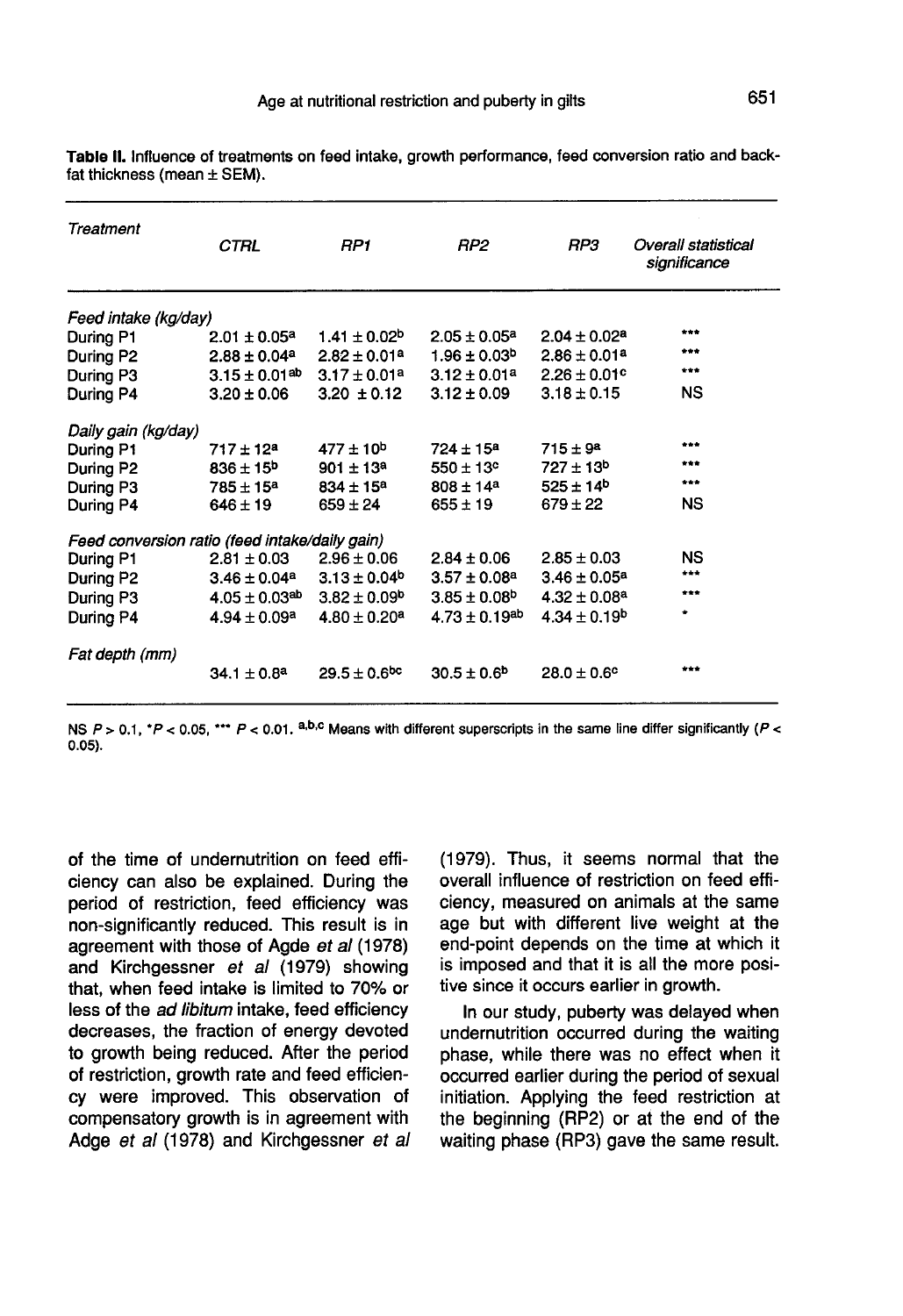Aherne et al (1976), Friend et al (1981) and King (1989) also observed a retardation in puberty when feed restriction was imposed during the last 2 months preceding puberty with feed intake varying between 60 and 80% of the ad libitum level. Contrary to our results, Etienne et al (1983) showed that puberty is delayed when feed restriction is applied between 28 and 61 kg live weight. However, differences between the 2 studies can explain this discrepancy :

- feed restriction was applied until 149 days of age for our RP1 gilts instead of 169 days in the experiment of Etienne et al (1983);

 $-$  undernutrition was less severe in our experiment than in the previous one (feed intake: 1.41 vs 1.27 kg/days, average daily gain: 477 vs 393 g/day).

Our results suggest that a direct effect of undernutrition on sexual development exists, since the percentage of cyclic gilts at 230 days of age depended on the time of feed restriction while live weight was not modified and variations in fat thickness did not follow the same pattern. This influence of undernutrition can be explained by alterations in the secretion of neuropeptides and/or of various hormones which is known to be influenced by nutrient supply (insulin, growth hormone, cortisol, thyroxine). These endocrine alterations are likely to modify gonadotropin secretion by the pituitary or to act directly on follicular development at the ovarian level (Britt et al, 1988; Booth, 1990).

This experiment confirms that feed restriction can delay the attainment of puberty and shows that this effect depends on the time of application of the feed restriction: the last phase of the sexual development of the gilt (waiting phase) seems more sensitive. Moreover, it provides evidence that nutritional modulation of the reproductive function can occur independently of changes in body weight or composition. The endocrine bases of this phenom enon need further investigation.

# ACKNOWLEDGMENTS

I gratefully acknowledge the technical assistance of B Carissant, G Conseil, F Giovanni, F Legouevec, M Lemarie and AM Mounier. I also wish to thank JY Dourmad, M Etienne and B Sèves for critical evaluation of the manuscript.

# **REFERENCES**

- Agde K, Schneider D, Buckhardt J (1978) Wachstumintensität der Ferkel und ihr Einfluss auf die Mast- und Schlachtleistungsmerkmale. Züchtungskunde 50, 3-16
- Aherne FX, Christopherson RJ, Thompson JR, Hardin RT (1976) Factors affecting the onset of puberty, post weaning estrus and blood hormone levels of Lacombe gilts. Can J Anim Sci 56, 681-692
- Booth PJ (1990) Metabolic influences on hypothalamic-pituitary-ovarian function in the pig. In: Control of Pig Reproduction III (DJA Cole, GR Foxcroft, BJ Weir, eds) Dorset Press, 89- 100
- Britt JH, Armstrong JD, Cox NM (1988) Metabolic interfaces between nutrition and reproduction in pigs. Proc 11th Congr Anim Reprod Al, Dublin, 5, 117-125
- Camous S, Prunier A, Pelletier J (1985) Plasma prolactin, LH, FSH, and estrogen excretion patterns in gilts during sexual development. J Anim Sci 60, 1308-1317
- Den Hartog LA, Noordewier GJ (1984) The effect of energy intake on age at puberty in gilts. J Agric Sci 32, 263-280
- Desmoulin B, Ecolan P, Peiniau P, Melani C (1984) La classification des carcasses de porcs selon la teneur en viandes maigres : possibilité et limites de l'appareil Fat-O-Meat'er danois. Joumées Rech Porc France 16, 37-48